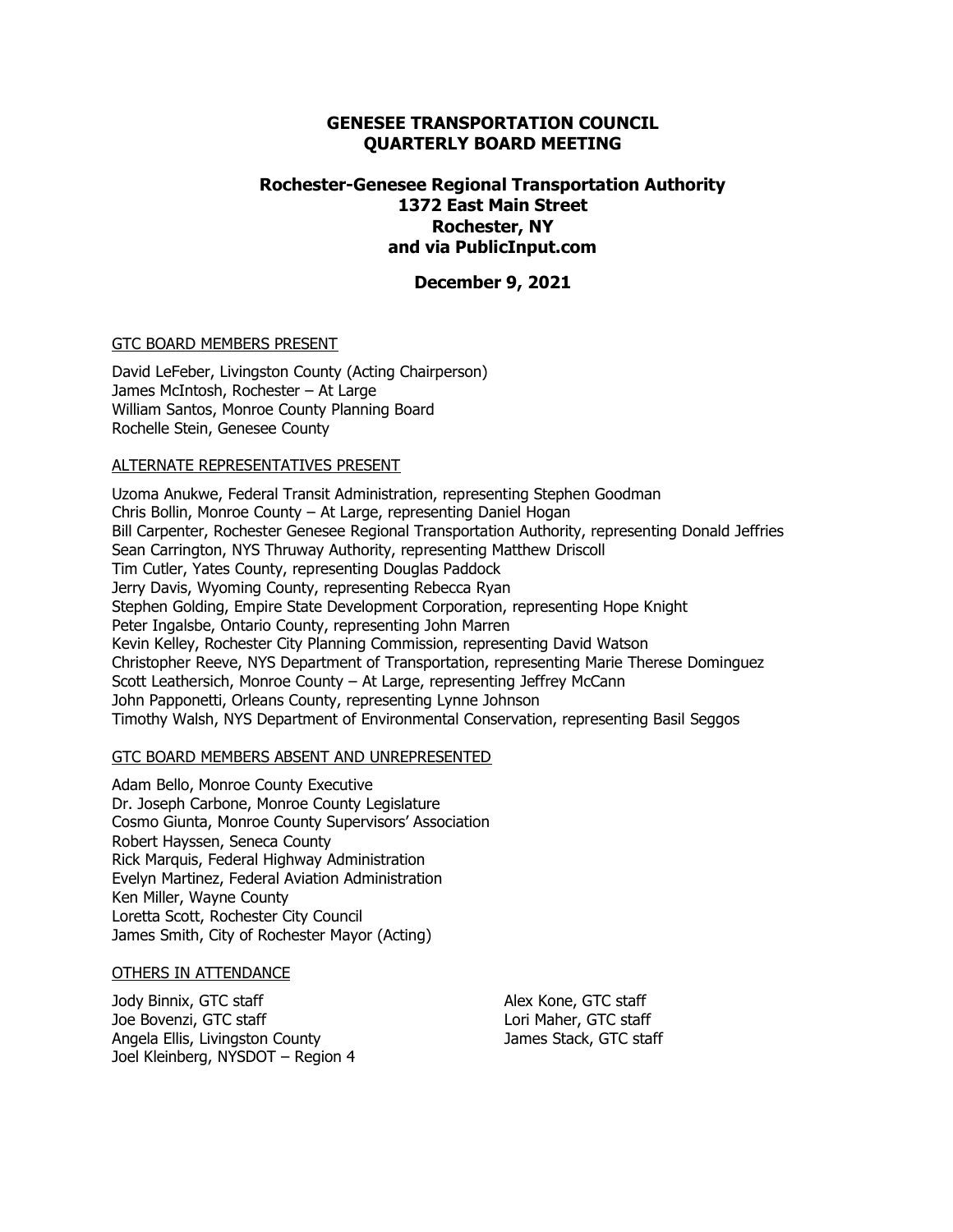# **1. Call to Order and Roll Call**

Due to technical issues streaming the meeting to the public, Acting Chairperson LeFeber was not able to call the meeting to order until 9:05 a.m.

Alex Kone, GTC staff, called the roll; a quorum was present.

# **2. Public Forum**

There were no comments.

# **3. Approval of Minutes**

Acting Chairperson LeFeber noted that draft minutes from the August 26, 2021 GTC Board meeting were included in the meeting package.

# **Tim Walsh moved to approve the minutes from the August 26, 2021 Quarterly Meeting; Bill Carpenter seconded the motion. The motion passed unopposed.**

Acting Chairperson LeFeber added that the minutes from the October 14, 2021 Planning Committee meeting and draft minutes from the November 18, 2021 Planning Committee meeting were provided for informational purposes.

# **4. Communications and Announcements**

James Stack noted the following changes to Board membership:

- Due to the resignation of Lovely Warren, James Smith is the Acting Mayor of the City of Rochester and is a Member of GTC until Malik Evans is sworn in as Mayor on January 1.
- Hope Knight has been named the Acting Commissioner of the Empire State Development Corporation and, therefore, is a Member of GTC.

# **5. Reports and Action on Old Business**

a. Planning Committee Report

Scott Leathersich reported that the Planning Committee met on October 14<sup>th</sup> and November 18<sup>th</sup> and recommends that the GTC Board:

- Accept reports as evidence of completion of eight Unified Planning Work Program tasks:
	- o Regional Land Use Monitoring (2020) (UPWP Task 4220)
	- $\circ$  I-490 Integrated Corridor Management (ICM) Plan (UPWP Task 5902)
	- o Monroe County High Accident Location Program (2020-2021) (UPWP Task 6230)
	- o State Route 332 & Route 96 Sub-Area Study (UPWP Task 7576)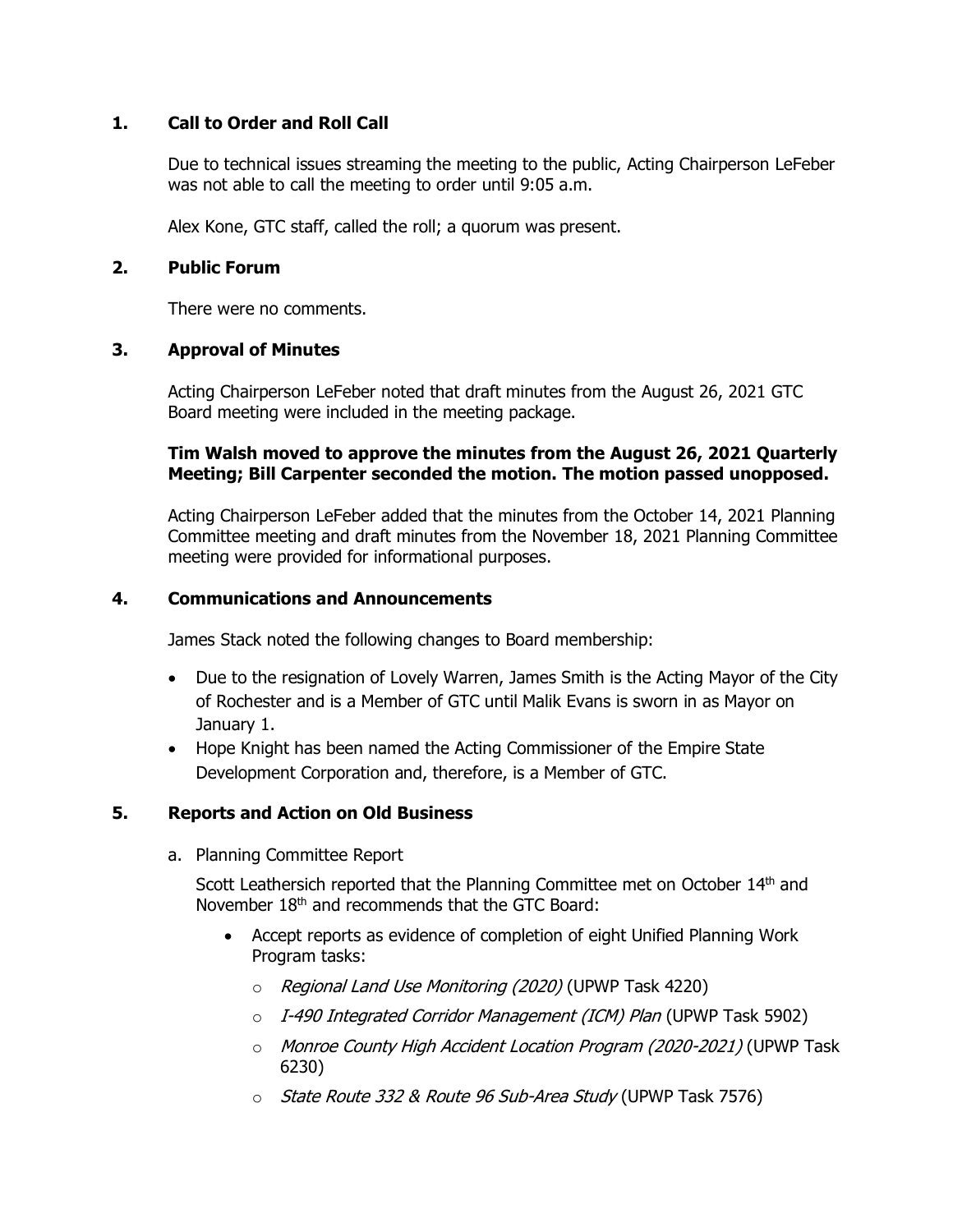- o Livingston County Mobility Management Strategy (UPWP Task 8171)
- o Ontario Midland Strategic Plan (UPWP Task 8621)
- $\circ$  *Canandaigua Waterfront Active Transportation Plan* (UPWP Task 8751)
- o Monroe County Traffic Signal/Sign Pole Asset Management (UPWP Task 7950)
- Amend the FFY 2020-2024 Transportation Improvement Program as requested by NYSDOT;
- Affirm the 2022 Genesee Transportation Council Host Agency Agreement between NYSDOT and GTCS Inc.

Additionally, the Planning Committee took the following actions:

- Approved scopes of work for two UPWP Tasks:
	- o Regional Traffic Operations Center (RTOC) Strategic Plan (Task 5903)
	- o Cross Asset Highway and Bridge Evaluation and Prioritization Tool (Task 7900)
- Approved three administrative modifications to the FFY 2020-2024 Transportation Improvement Program as requested by the Ontario County and NYSDOT:
	- o Increasing the Total Cost of the Tileyard Rd over Flint Creek Bridge Replacement project (Ontario County)
	- o Increasing the Total Cost of Rt 204 (Brooks Ave), Rt 33A to Rochester City Line project (NYSDOT)
	- o Increasing the Total Cost of Rt 414 over CSX Bridge Rehab project (NYSDOT); and
- Approved the terms for the Active Transportation Advisory Group.
- b. GTC Staff Report

James Stack reported that staff has been working on the next Unified Planning Work Program (UPWP) that establishes the annual work program commencing April 1, 2022. Staff worked with the UPWP Development Committee to evaluate proposals for new project partnerships and has identified new projects to be recommended for consideration by the Planning Committee at its January meeting. A draft UPWP will then be made available for public review before a final recommendation from the Planning Committee for the Board's consideration in February.

- c. Old Business
	- 1. Federal Legislative and Funding Update

(Moved to New Business)

2. TIP Staff Modifications Report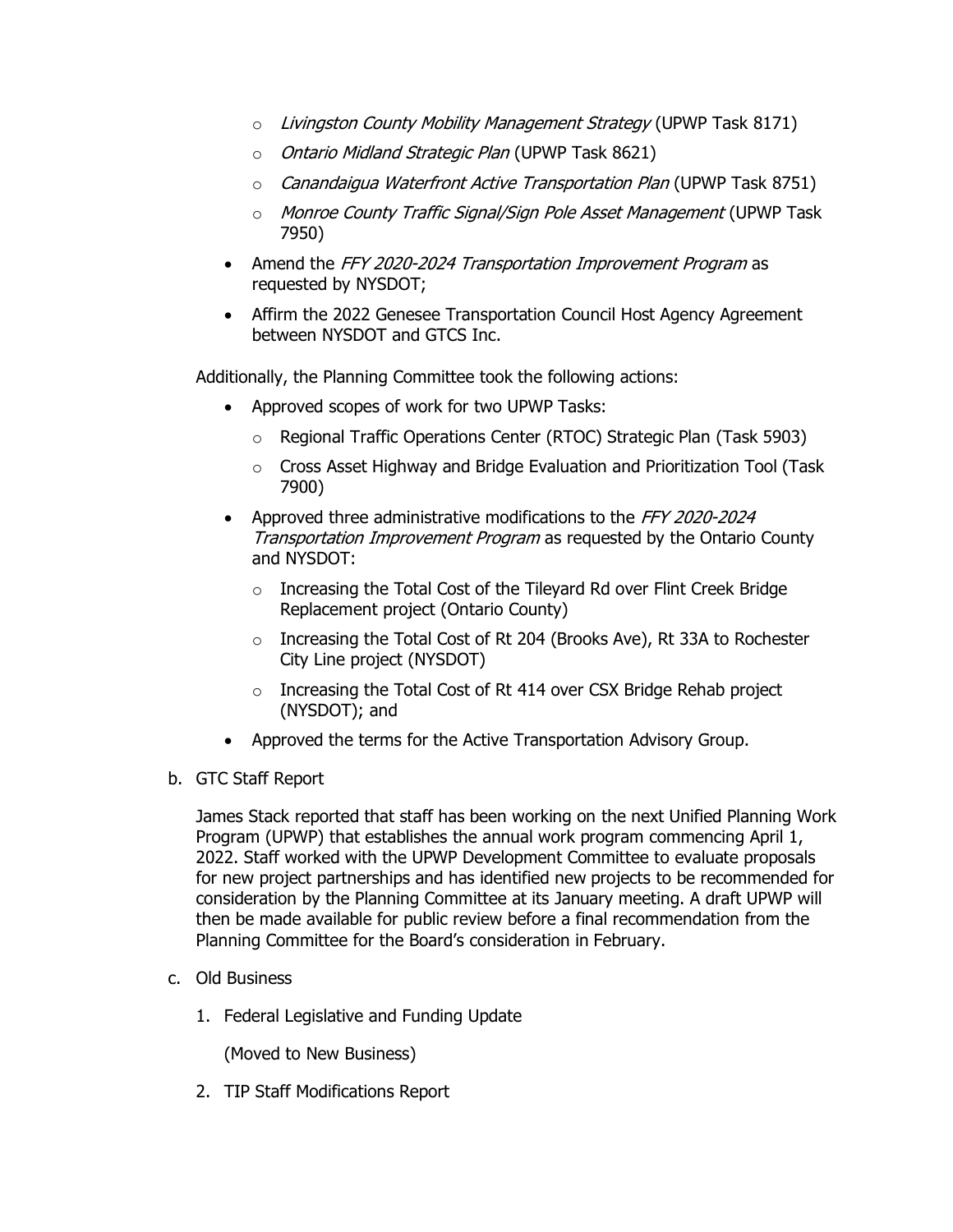Acting Chairperson LeFeber informed the Board that the TIP Staff Modifications report was included in the meeting package and is being provided for informational purposes. There were no questions.

3. Active Transportation Advisory Group

James Stack reported at the August 26, 2021 meeting, the Board expressed support for the establishment of an Active Transportation Advisory Group and directed the Planning Committee to finalize the parameters for the group. The Planning Committee had initial discussions at their October 14 meeting and finalized the terms at their November 18 meeting. The only notable change was to clarify that the Advisory Group may provide perspective to appropriate entities on TIP program development and suggest ideas for potential UPWP projects. He noted that membership will be solicited in early 2022.

### **6. Action Items**

a. Accepting report as evidence of completion of a UPWP Task

Acting Chairperson LeFeber suggested grouping proposed Resolutions 21-82 through 21-89 into a single action; no Member or Alternate objected.

James Stack noted that Proposed Resolutions 21-82 through 21-88 were reviewed and recommended for GTC Board approval by the Planning Committee at its October 14, 2021 meeting. Proposed Resolution 21-89 was reviewed and recommended for GTC Board approval by the Planning Committee at its November 18, 2021 meeting.

1. Accepting the Regional Land Use Monitoring (2020) as evidence of completion of UPWP Task 4220 / Resolution 21-82

James Stack reported this project was conducted by the Genesee/Finger Lakes Regional Planning Council. The purpose of the project was to document land use and development trends in the Genesee-Finger Lakes Region for use by GTC and member agencies, as well as others. One primary use is updating the GTC Travel Demand Model. The report compiles residential, industrial, commercial, community service, and mixed-use permits. G/FLRPC staff distributed a survey to all municipalities and supplemented it with data from the Census Bureau and the New York State Uniform Code Annual Report. Staff achieved 97% response rate. As far as the trends in the 2020 year, the top residential permits issued were in the City of Rochester (778 units), Town of Henrietta (278 units) and the Town of Irondequoit (270 units). There were also 18 industrial permits and 55 commercial permits in the region.

2. Accepting the I-490 Integrated Corridor Management (ICM) Plan as evidence of completion of UPWP Task 5902 / Resolution 21-83

James Stack reported this project was conducted by GTC staff. The study objective was two-fold: 1) to develop a guide for future investments in ITS, and 2) to identity operational strategies aimed at improving safety, minimizing delay, and enhancing traffic operations along the I-490 corridor. The study area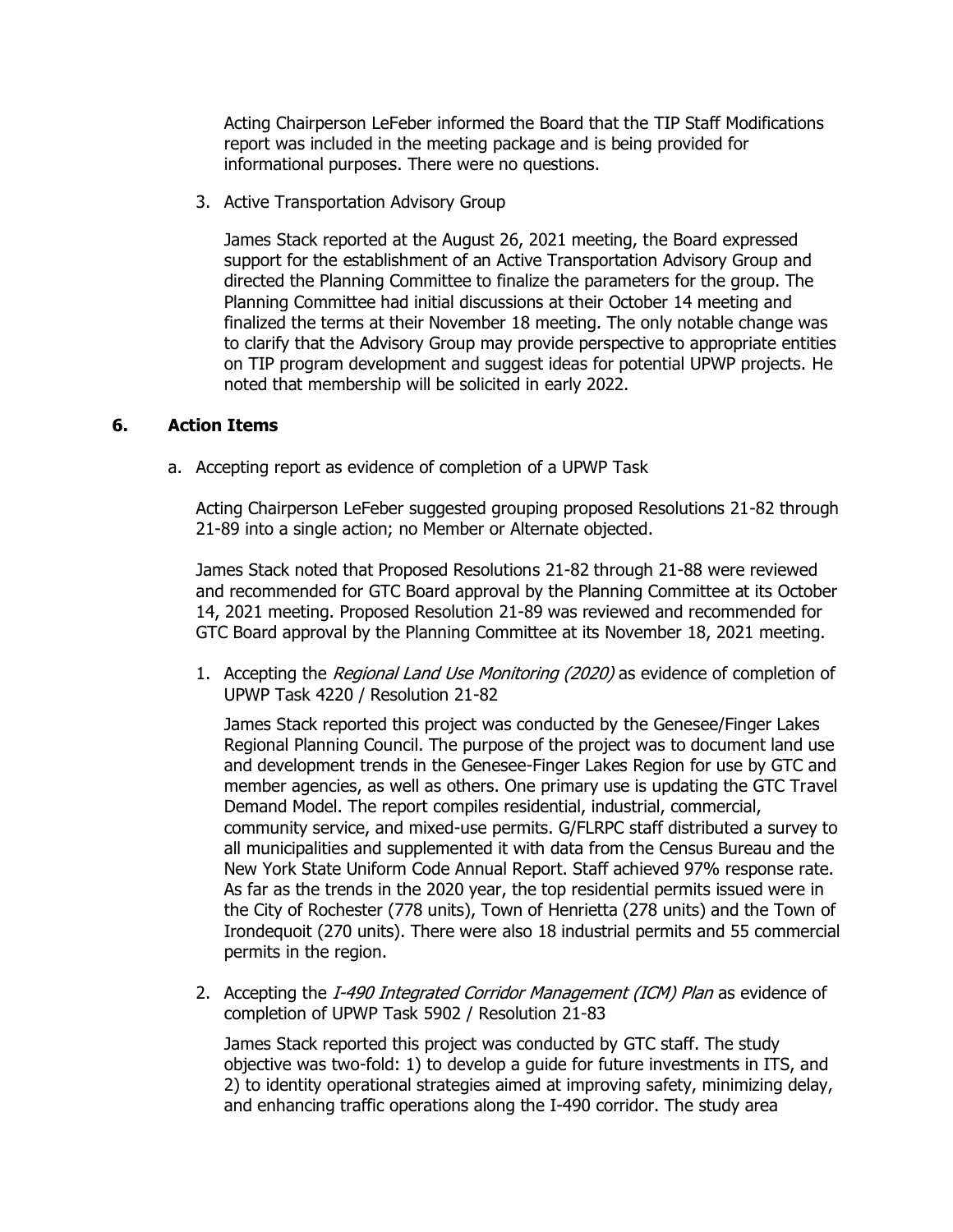included the entire I-490 corridor, approximately 38-miles, from LeRoy to Victor. The planning process included development of an inventory that included identification of gaps and needs; a review of potential ICM strategies, and the development of recommendations. The recommendations were grouped into three major categories. The first is ITS Infrastructure, which identified the location of future ITS deployments along the corridor. The second is Operations and Policy, which identified actions to manage traffic and incidents, obtain traffic operations data, and conduct asset management. The third is Regional ITS Architecture, which included identification of ITS Architecture updates to support ICM recommendations. In addition, the project identified topics for future study in support of ICM actions.

3. Accepting the Monroe County High Accident Location Program (2020-2021) as evidence of completion of UPWP Task 6230 / Resolution 21-84

James Stack reported this project was conducted by Monroe County Department of Transportation staff. The purpose of the project was to perform a detailed analysis of each location identified as a Priority Investigation Location (PIL). The next step is to identify and evaluate potential countermeasures as well as develop specific safety recommendations. Each year, MCDOT identifies a new set of locations to be analyzed. For the 2020 program, 11 intersection and 17 segment locations were identified and analyzed. MCDOT uses a five-year history to calculate crash rates and identify locations that exceed a critical rate of County-owned facilities. Four locations previously identified as a PILs were removed from further study due to declining crash rates. Recommendations resulting from the investigations included new turn lanes, signage and signal enhancements, as well as pavement marking changes. A number of these improvements have been incorporated into planned capital projects and others will be implemented by County and City forces.

4. Accepting the *State Route 332 & Route 96 Sub-Area Study* as evidence of completion of UPWP Task 7576 / Resolution 21-85

James Stack reported this project was conducted by Ontario County. The purpose of the project was to develop an access management plan for the study area to preserve Route 332 and Route 96. The study assessed the transportation system, its operations, as well as the potential impacts of existing and future land uses along Route 332 and Route 96. The study findings form the foundation for proposed improvements that address safety and connectivity for all modes of travel. The recommendations focus on reconfiguring existing roadways, modifying access management policies and local land use regulations in an effort to support town policies and initiatives for future land development, as well as preservation practices.

5. Accepting the Livingston County Mobility Management Strategy as evidence of completion of UPWP Task 8171 / Resolution 21-86

James Stack reported this project was conducted by Livingston County. The purpose of the project was to develop a tool that analyzes existing mobility management in Livingston County, specifically for program level transportation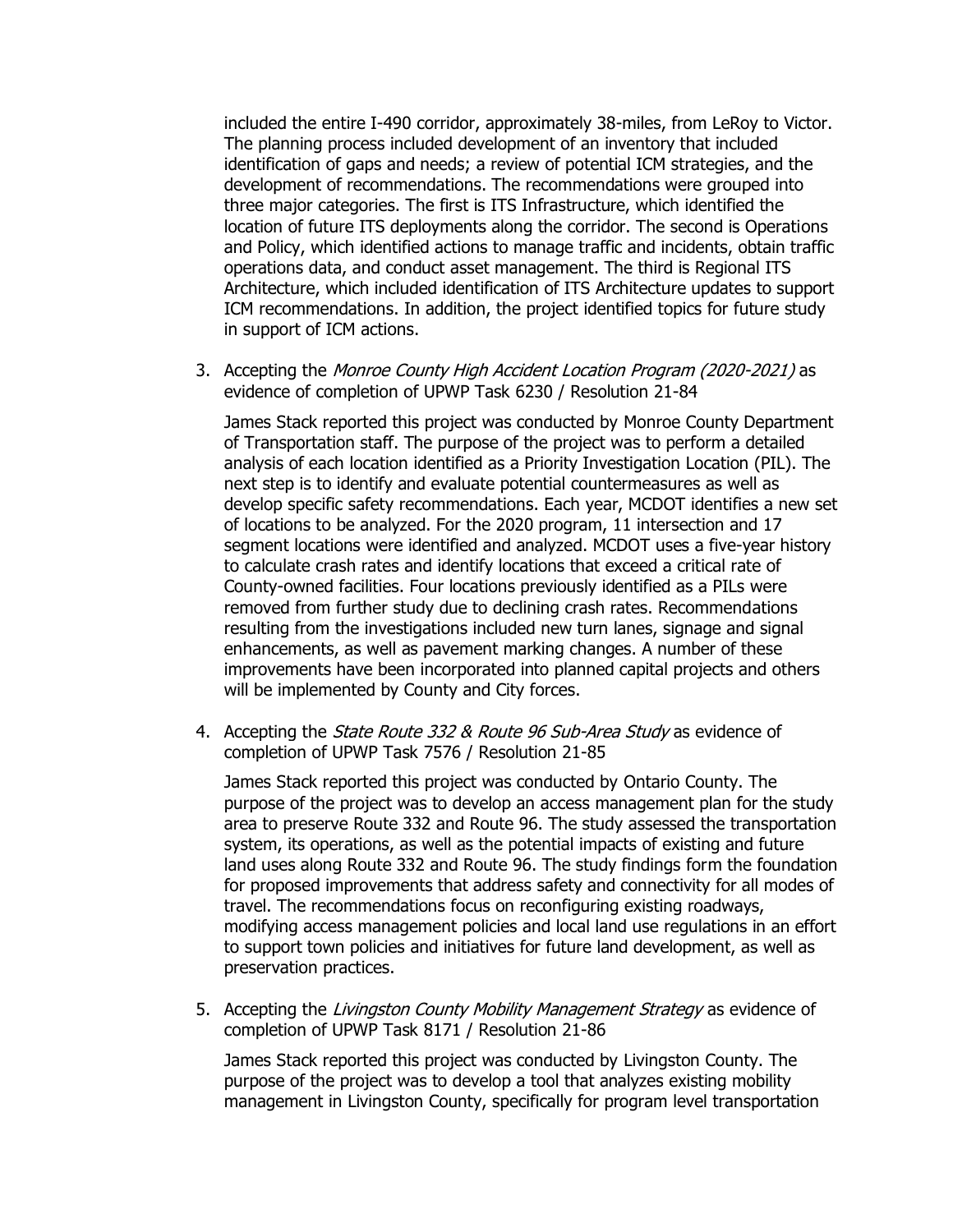demands through county human service agencies. The project involved exploring public programming efficiencies, public funding sources, and existing contracts to develop recommendations that fit the needs of the County.

The first recommendation involved improving the functionality of the Ride Livingston portal to include trip booking and payments. The ARC GLOW was recently hired to provide mobility management services; utilizing the portal is a key part of the contract. Further recommendations include developing a trip exchange between agencies both within and outside of the County. The portal can be expanded to serve as a platform to enable collaboration at a larger scale, both geographically and with the number of participating agencies

Although not part of the study, Monroe and Ontario Counties have been working together on a multi-county mobility management strategy that was awarded funding from the FTA Section 5310 program. They are currently working with Livingston County to explore the possibility of expanding the platform to all three counties.

6. Accepting the *Ontario Midland Strategic Plan* as evidence of completion of UPWP Task 8621 / Resolution 21-87

James Stack reported this project was conducted by Wayne County. The purpose of the project was to develop a Freight Corridor Strategic Plan for the Ontario-Midland Short Line Railroad. The Ontario Midland Railroad is a short line railroad primarily located in Wayne County. The project began with an inventory of existing conditions that focused on land use, infrastructure, utilities, environmental considerations, and rail network and operations. A rail-enabled business opportunity analysis was then conducted, focusing on individual and commodity-based business opportunities. Outreach and engagement were conducted with current users of the railroad. Based on these findings, development profiles were completed, and individual sites and target areas were identified. Finally, recommendations were provided for three categories baseline, strategic, and target area across the four geographic areas of the rail system.

7. Accepting the *Canandaigua Waterfront Active Transportation Plan* as evidence of completion of UPWP Task 8751 / Resolution 21-88

James Stack reported this project was conducted by the City of Canandaigua. The objective of the project was to assess the physical and market conditions of the area to inform decision making around a range of public realm improvements along the corridor, such as pedestrian and bicycle facilities and amenities, and roadway modifications. The corridor transitions from a mixed-use retail setting to a recreational and tourism-focused area along Canandaigua Lake. The recommended improvements along the corridor are intended to enhance safe routes of transportation for all types of users. There are specific recommendations to improve travel for bicyclists and pedestrians. Other key improvements include a roundabout at the Lakeshore Drive/City Pier intersection, sidewalks and crosswalk enhancements along Lakeshore Drive, and a multi-use side path on the south side of Lakeshore Drive extending to Route 364.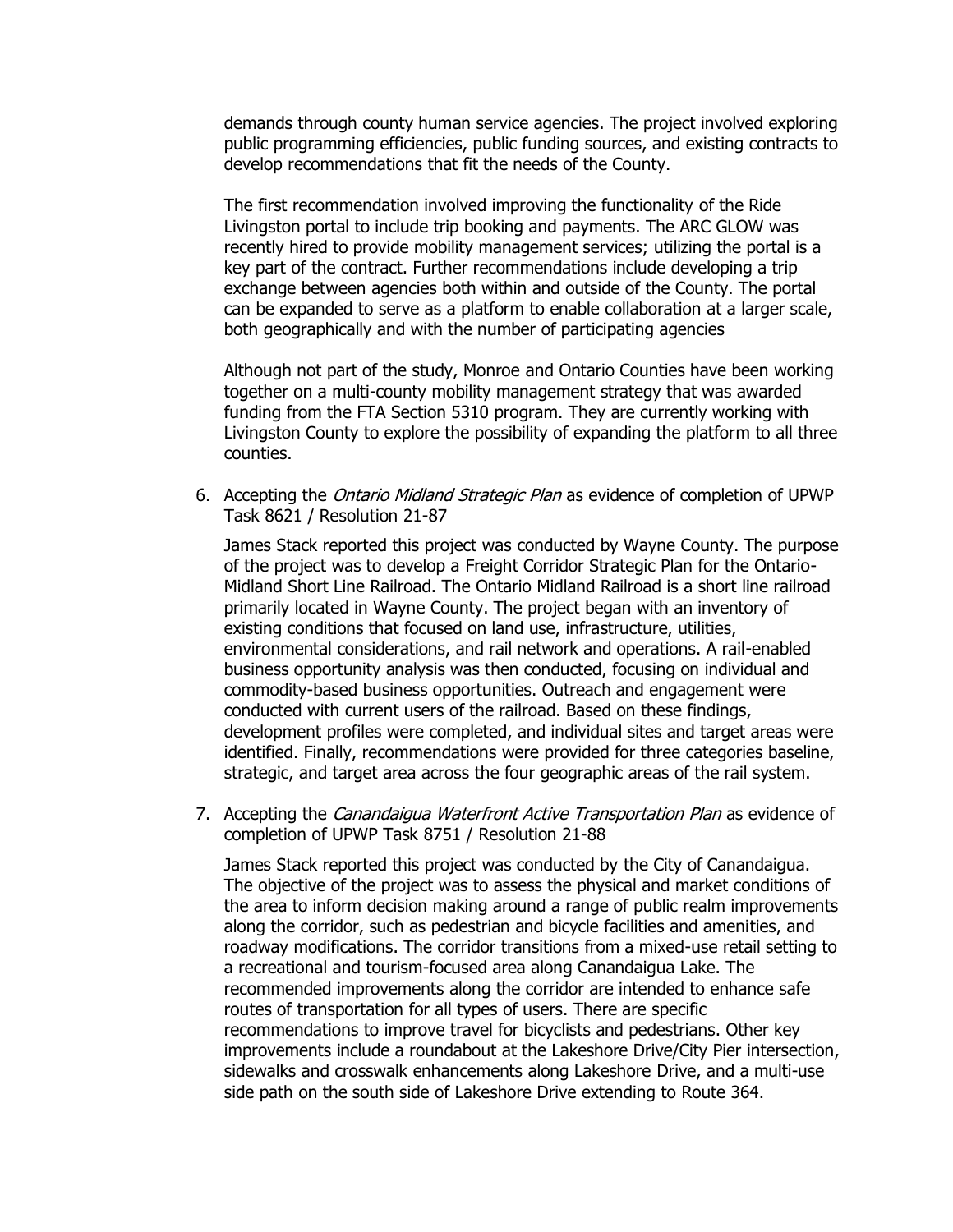8. Accepting the Monroe County Traffic Signal/Sign Pole Asset Management as evidence of completion of UPWP Task 7950 / Resolution 21-89

James Stack reported this project was conducted by the Monroe County Department of Transportation. The purpose of the project was to create a countywide inventory for all sign poles, traffic signal poles, and associated traffic signal equipment maintained by the County. Data was collected at 669 locations, incorporating all data from the condition assessments and photos into a GIS inventory. The consultant team developed a project-specific data collection form installed on smartphones to obtain data for the specific features of the signal poles, control cabinets, pull boxes and sign poles. The data was added to a GIS database in real time, allowing stakeholders to track progress and allow for concurrent quality control review. A condition assessment was conducted using visual ratings for various components of the traffic signals and poles. Monroe County DOT will be reviewing the report for future programming of capital projects and possibly a specific traffic signal project for any upgrades or repairs that are needed.

# **Rochelle Stein moved to approve proposed Resolutions 21-82 through 21- 89; Chris Reeve seconded the motion. The motion passed unopposed.**

b. Amending the 2020-2024 Transportation Improvement Program / Proposed Resolution 21-90

James Stack noted that Proposed Resolution 21-90 was reviewed and recommended for GTC Board approval by the Planning Committee at its November 18, 2021 meeting.

1. Adding the FFY 2022 Railway-Highway Crossings (Section 130) projects / Proposed Resolution 21-90 (NYSDOT)

James Stack reported that the individual rail crossing projects were selected on a Statewide basis through the Railway-Highway Crossings (Section 130) program, managed by NYSDOT Main Office. The Planning Committee recommended that all projects be considered under a single resolution. They also recommended that the Board authorize the GTC Executive Director to make any future Project Cost or Project Schedule changes for these locations as Staff Modifications, per the TIP Procedures Manual, similar to previous authorization related to statewide projects.

# **Tim Cutler moved to approve proposed Resolution 21-90; Tim Walsh seconded the motion. The motion passed unopposed.**

c. Affirming the 2022 Genesee Transportation Council Host Agency Agreement between NYSDOT and GTCS, Inc. / Resolution 21-91

James Stack reported that Proposed 21-91 was reviewed and recommended for GTC Board approval by the Planning Committee at its November 18, 2021 meeting.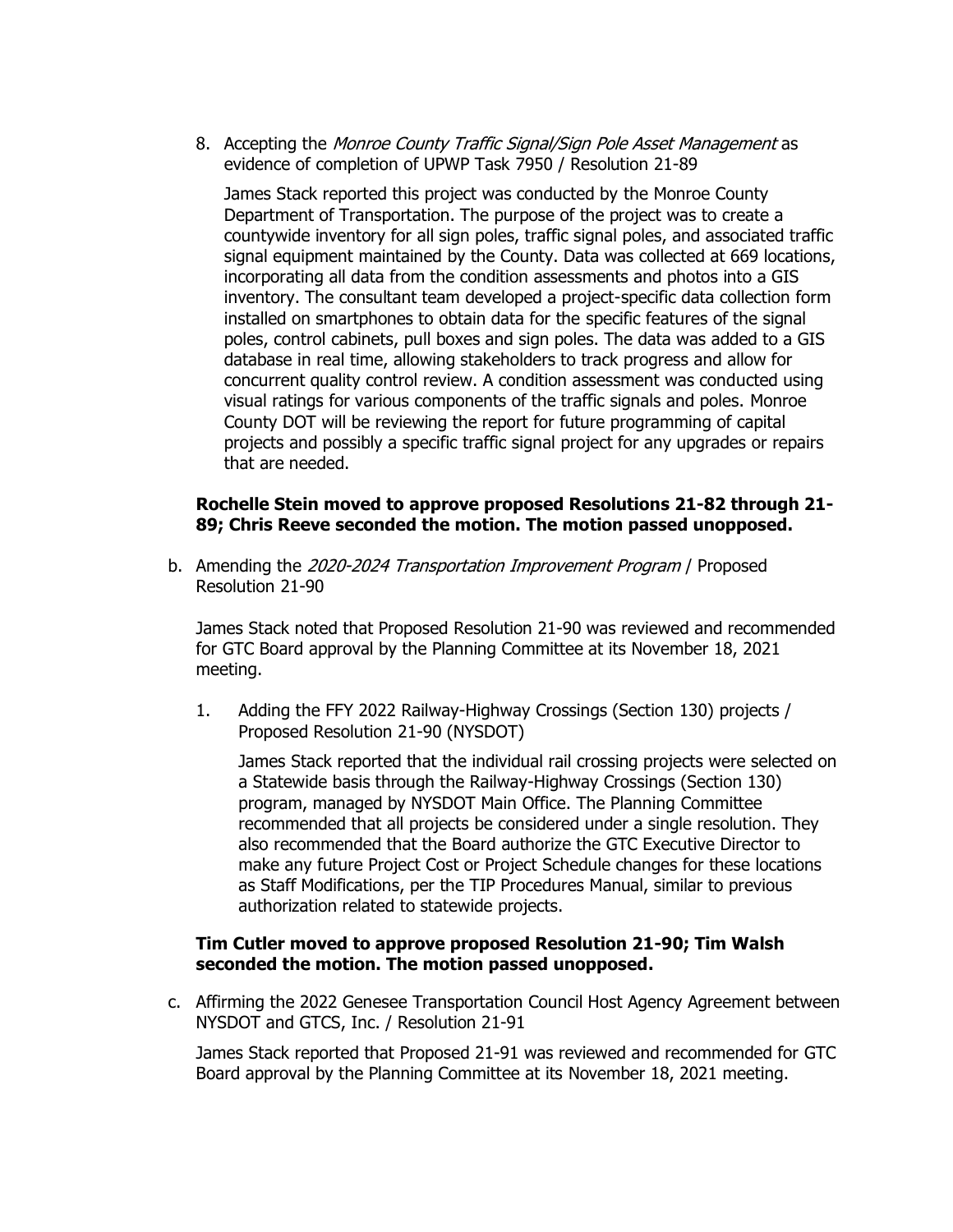He noted that GTC requires a Host Agency to first instance monies for reimbursement of expenses (e.g., operating, professional services, etc.) incurred by GTC and other agencies through the UPWP. Since 1977, GTCS, Inc. has served as the Host Agency for GTC. NYSDOT reimburses GTCS, Inc. for eligible expenses incurred by GTC as the metropolitan planning organization for the Genesee-Finger Lakes Region.

A Host Agency Agreement between GTCS, Inc. and NYSDOT is necessary to allow for the financial obligations assumed by GTCS, Inc. on behalf of GTC. The current agreement was executed on August 18, 1977 and as has been extended multiple times with the most recent commencing on April 1, 2012 and extending through March 31, 2022. A new Host Agency Agreement is necessary to continue the operations of GTC.

GTC and RGRTA staffs have worked with NYSDOT-Main Office to develop the new Host Agency Agreement that will take effect April 1, 2022 and run through March 31, 2032 (i.e., a 10-year agreement). GTCS, Inc. approved the continuation of its role as the Host Agency for GTC and enter into the new Host Agency Agreement at its December 2, 2021 meeting.

Bill Carpenter added that agreement with GTC has worked well over the previous agreement period and that RGRTA is happy to move forward for the next ten-year period.

**Bill Carpenter moved to approve proposed Resolution 21-90; Rochelle Stein seconded the motion. The motion passed unopposed.**

#### **8. New Business**

There was no New Business

a. Federal Legislative and Funding Update

James Stack reported that there has been significant activity in Congress related to an infrastructure package. While negotiations were underway, Congressional action was needed to enact a Continuing Resolution (CR) to keep the government operating without the twelve budget Appropriation Acts for the new Federal Fiscal Year. CRs authorize the continuation of programs and funding levels from one Federal Fiscal Year to the next; however, they do not allow changes, which must be achieved through the typical legislative and budget processes.

The first CR funded the federal government at the prior year levels from October 1 to December 3. To give more time for negotiations, a second Continuing Resolution was enacted to fund the federal government at the prior year's levels from December 3 to February 18.

As Congress and the Administration were negotiating a larger infrastructure package, the FAST Act that authorized surface transportation programs was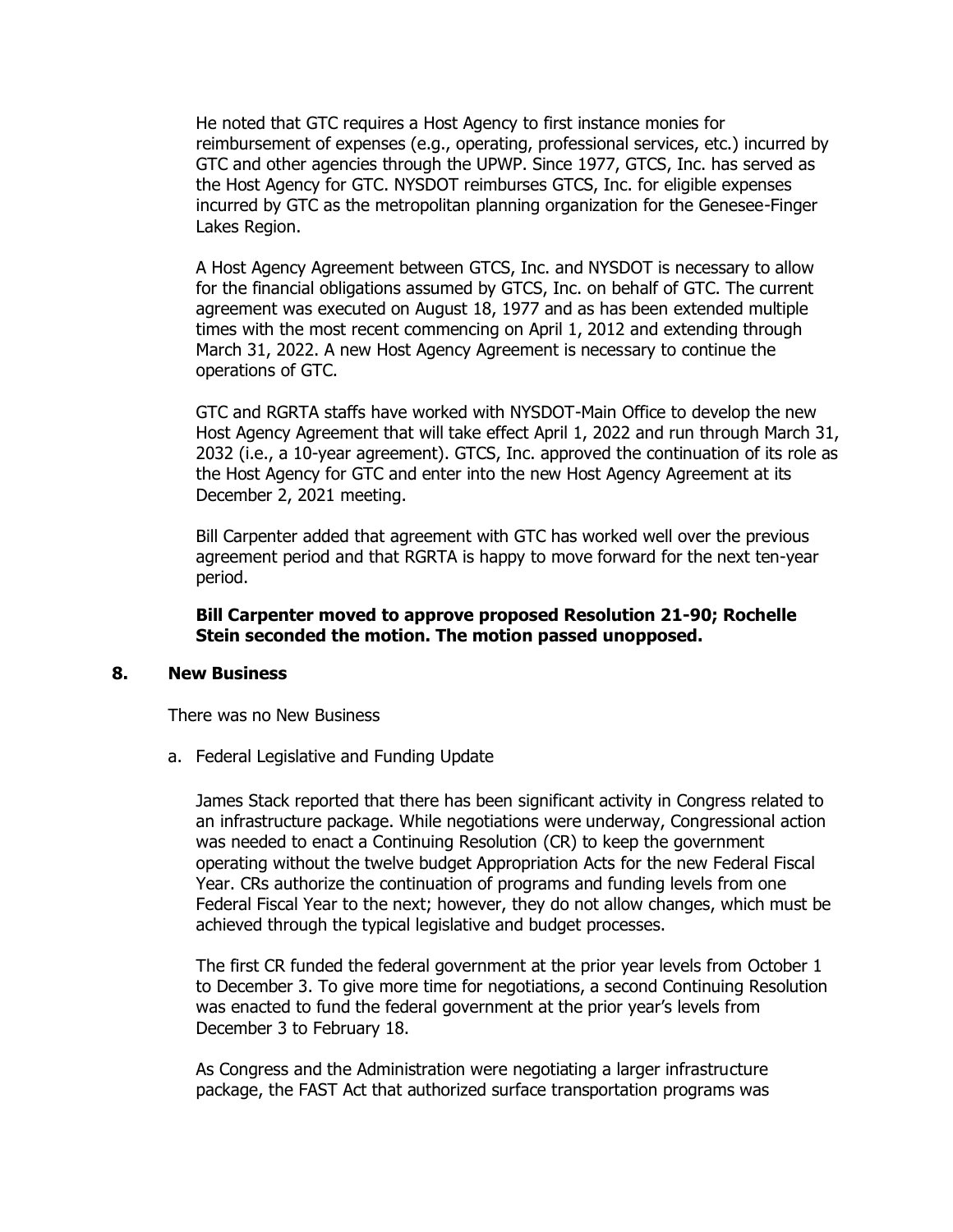extended from October 1 to October 31. As a new package was not yet in place, the FAST Act was extended again through December 3.

Jim presented a series of diagrams explaining how federal transportation funding finds its way to implementing capital projects in the GTC region. The process starts with a multi-year authorization of surface transportation programs and funding. Funding is then appropriated by federal fiscal year. Certain funds are subject to the annual appropriations process. Funds are distributed to States via formula.

Formula funds are then apportioned to each State. Each funding program has formulas for how this is accomplished. Each State then determines the distribution of funds within the Federal rules. New York State distributes funds to regions covered by MPOs like GTC based on formulas. These are referred to as Regional Planning Targets. The GTC TIP development process programs projects to the Regional Planning Targets based on rules for each funding program. New York State also has Statewide programs that allow municipalities and agencies to compete for targeted funding. Some Federal programs are apportioned by formula to Larger Urban Areas, including the greater Rochester area.

Projects are included in the Transportation Improvement Program, or TIP, which identifies individual projects and associated costs, revenues, and schedule. The TIP includes funds distributed through Regional Planning Targets, Statewide programs, and apportioned to the urban area. Jim noted that there are also opportunities for discretionary funds directly from the US Department of Transportation.

On November 15, President Biden signed the Infrastructure Investment and Jobs Act or IIJA. IIJA replaces the FAST Act and authorizes surface transportation programs for five years. Overall, IIJA provides \$567.5 billion in guaranteed transportation funding. IIJA provides contract authority from the Highway Trust Fund funded primarily by motor fuels taxes. The \$318.6 billion for highway programs is a 41% increase over the FAST Act. The \$70 billion for transit programs is a 43% increase over the FAST Act. The IIJA also provides for advanced appropriations that are not subject to the annual appropriations process. The balance of the authorization is covered through the General Fund and are subject to the annual appropriations process.

IIJA maintains a commitment to existing core formula programs for highways but increases the funding. There is a similar commitment for existing transit programs. IIJA establishes new formula programs that reflect priorities of the Administration and Congress. Jim noted that these new programs are subject to the Federal rulemaking process. The Continuing Resolution maintains existing program and does not allow USDOT staff to work on the new programs until a full Appropriation is in place.

Jim highlighted the direct line on the diagram from the Federal level to the TIP via discretionary programs. IIJA maintains a commitment to several existing programs with increased funding. IIJA also establishes new discretionary programs but, he noted, these new programs cannot be developed under the Continuing Resolution.